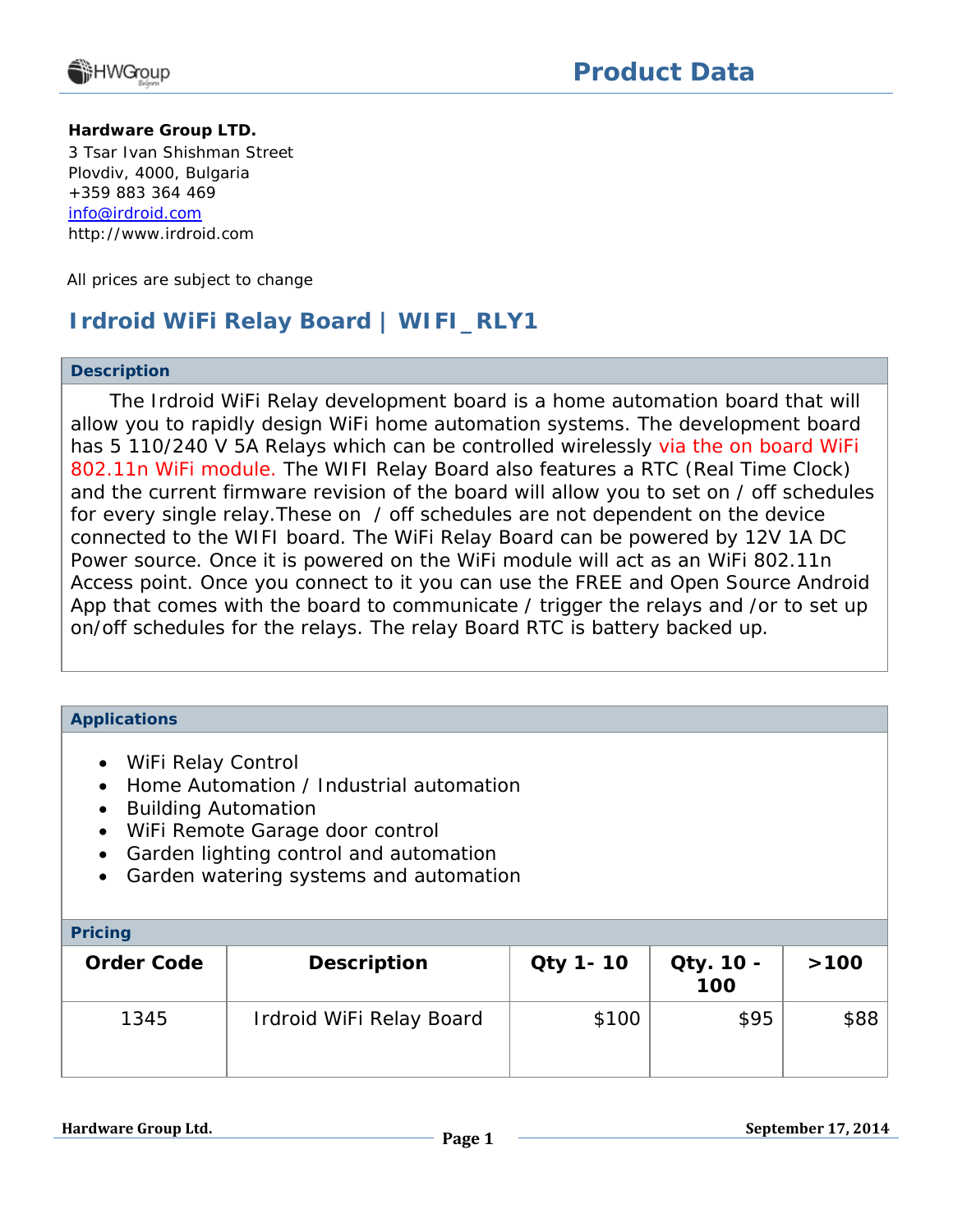# Block Diagram



The Microcontroller is connected to the WIFI module via Serial UART Interface. The microcontroller runs a Modbus protocol stack, configured to communicate with the WiFI to Serial UART module @ 9600 bps, 8 , N , 1 . The WiFi to Serial UART module "listens" and redirects all the TCPIP traffic that comes to the module @ TCP port 8080 to the WIFI module UART and respectively to the microcontroller.

The Microcontroller firmware also features a timer / schedule functionality , which allows you to set on / off timers for every single relay. You can setup the on / off timers/schedules to run on a dayly basis or on a specific day of the month.

Microcontroller <> WIFI module connection Parameters:

- UART Serial 9600 / 8 / N / 1
- Modbus RTU serial connection

**Hardware Group Ltd. Page 2 September 17, 2014**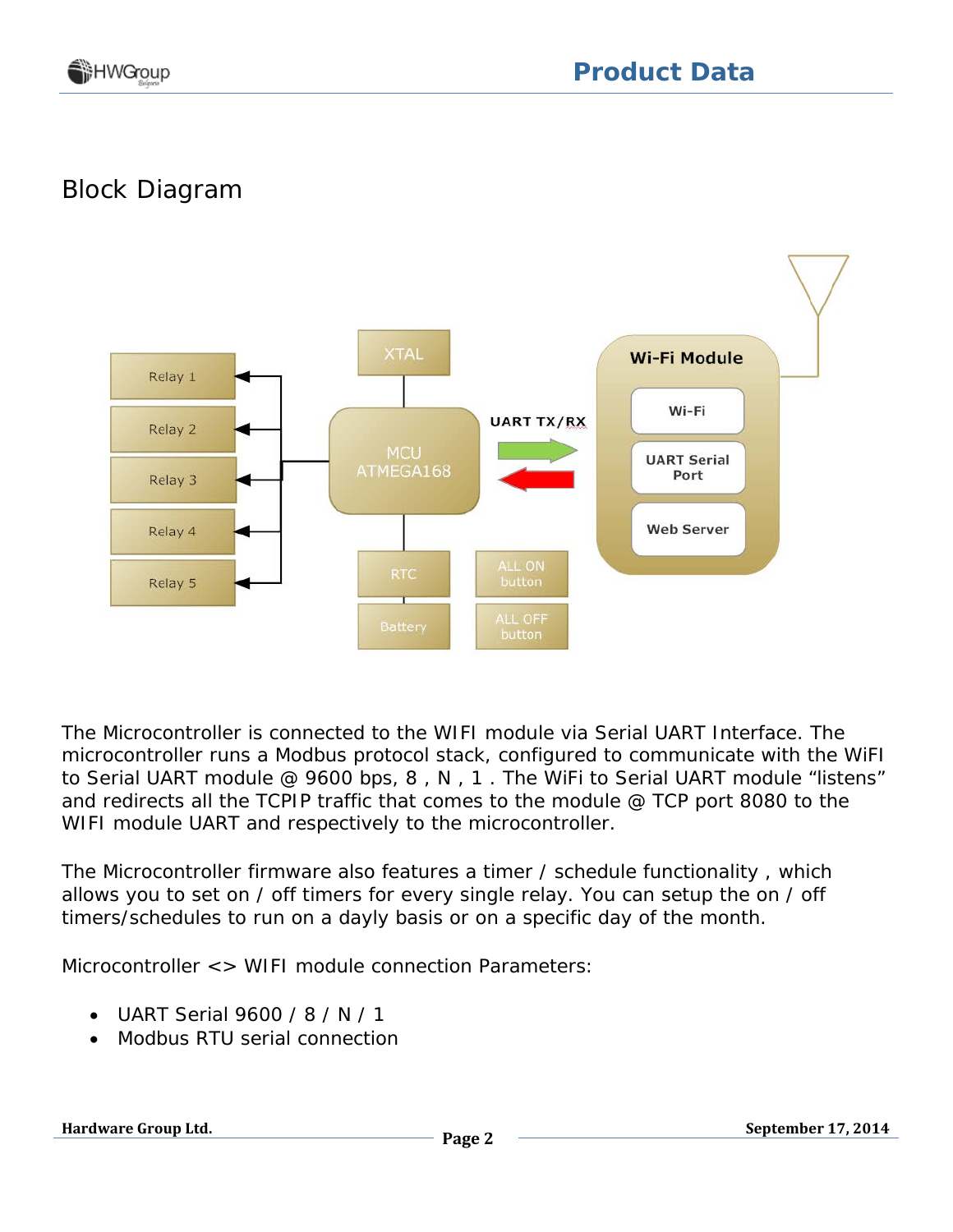# 1. Specifications ( Supply Voltage DC 12V @ 25 Celsius):

| <b>Typical DC Characteristics</b> | <b>Notes</b>        |                                        |
|-----------------------------------|---------------------|----------------------------------------|
| Power Consumption All OFF         | <b>TBD</b>          | All Relays Switched OFF                |
| Power Consumption All ON          | <b>TBD</b>          | All Relays Switched ON                 |
| <b>Board nominal Current</b>      | <b>TBD</b>          | The nominal current of the board       |
| <b>Board nominal Voltage</b>      | <b>12V DC</b>       | The nominal voltage of the board       |
| Relay $1 - 5$ Power rating        |                     |                                        |
| WiFi current                      | 140mA               | Wifi to serial, AP mode or Client mode |
| One rj45 current                  | 120 <sub>m</sub> A  | Serial to RJ45.                        |
| Two rj45 cuurent                  | 135mA               | One is Wan anther is LAN               |
| WiFi and two rj45                 | 160 <sub>m</sub> A  | Default Mode/Factory Mode              |
| Centre frequency accuracy         | $+/-25$ ppm         | Additional +/-15ppm allowance          |
| <b>Typical RF Characteristics</b> |                     | <b>Notes</b>                           |
| Receive sensitivity               | $-70$ d $Bm$        |                                        |
| Maximum Transmit power            | 18dBm/15dBm/13.5dBm | 802.11b/g/n                            |
| RF Port impedance - Ipex          |                     |                                        |
| onnector                          | 50 ohm              | $2.4 - 2.5$ GHz                        |
| VSWR (max)                        | 2:01                | $2.4 - 2.5$ GHz                        |
| Centre frequency accuracy         | $+/-25$ ppm         | Additional +/-15ppm allowance          |
| Peripherals                       |                     | <b>Notes</b>                           |
| DS1307 Realtime clock             | 1pcs                | Dallas semiconductor Realtime clock    |
| WiFi Relay module 802.11n         | 1pcs                | Irdroid Wifi Relay module              |
| Ethernet port WAN                 | 1pcs                | 100mbps                                |
| Ethernet port LAN                 | 1pcs                | 100mbps                                |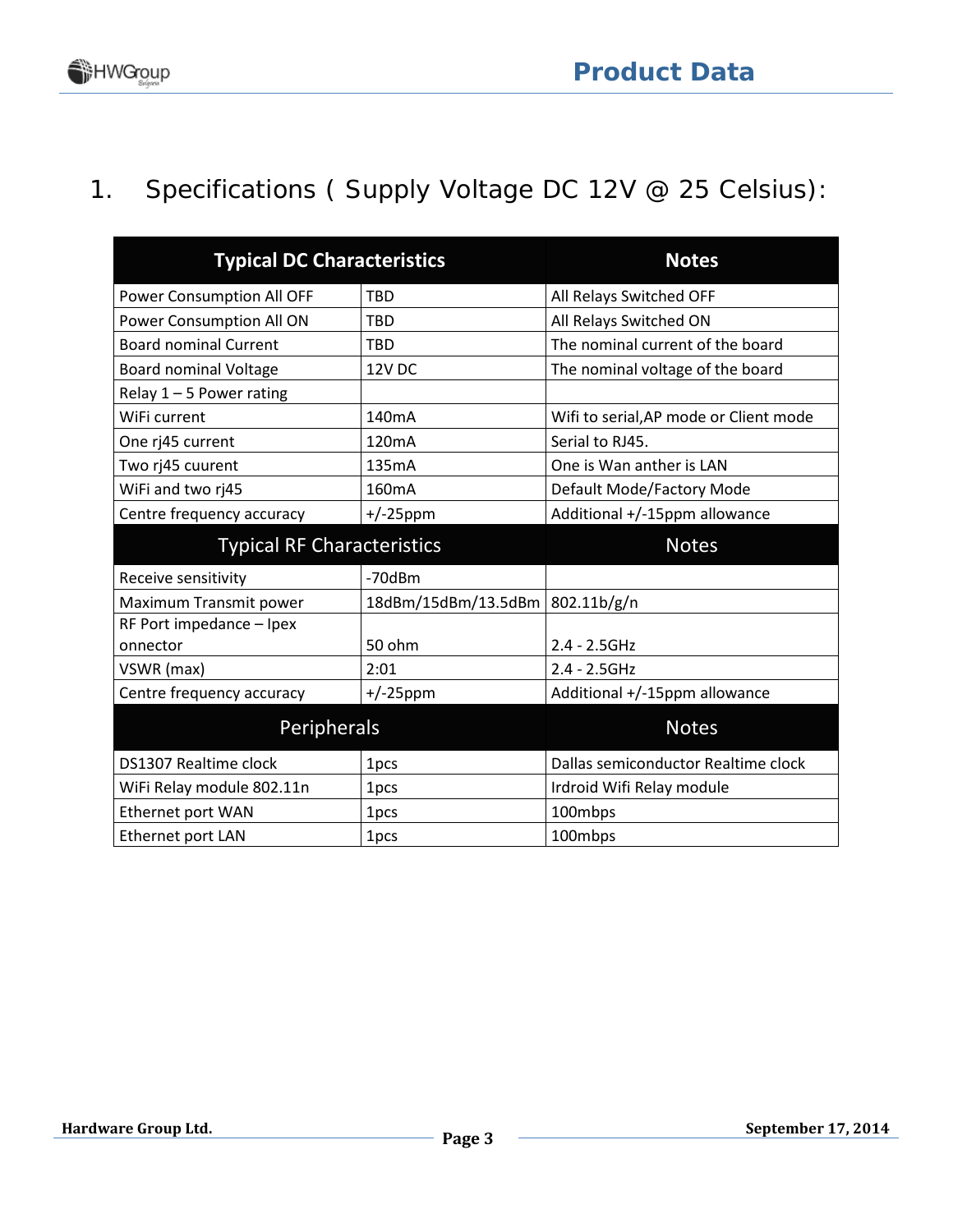

## **2. Pinout Configuration:**

## **X2, X3, X4, X5, X6 – Relay Terminal Blocks**



## **3. Pin Assignment**

| Pin No   | Signal Type      | Description               |
|----------|------------------|---------------------------|
| $X21-2$  | NO Relay contact | Normal open relay contact |
| $X31--2$ | NO Relay contact | Normal open relay contact |
| $X4 1-2$ | NO Relay contact | Normal open relay contact |
| $X51--2$ | NO Relay contact | Normal open relay contact |
| X6 1-2   | NO Relay contact | Normal open relay contact |
| $X71-2$  | Power Supply     | DC Power supply 12V       |

**Hardware Group Ltd. Page 4** September 17, 2014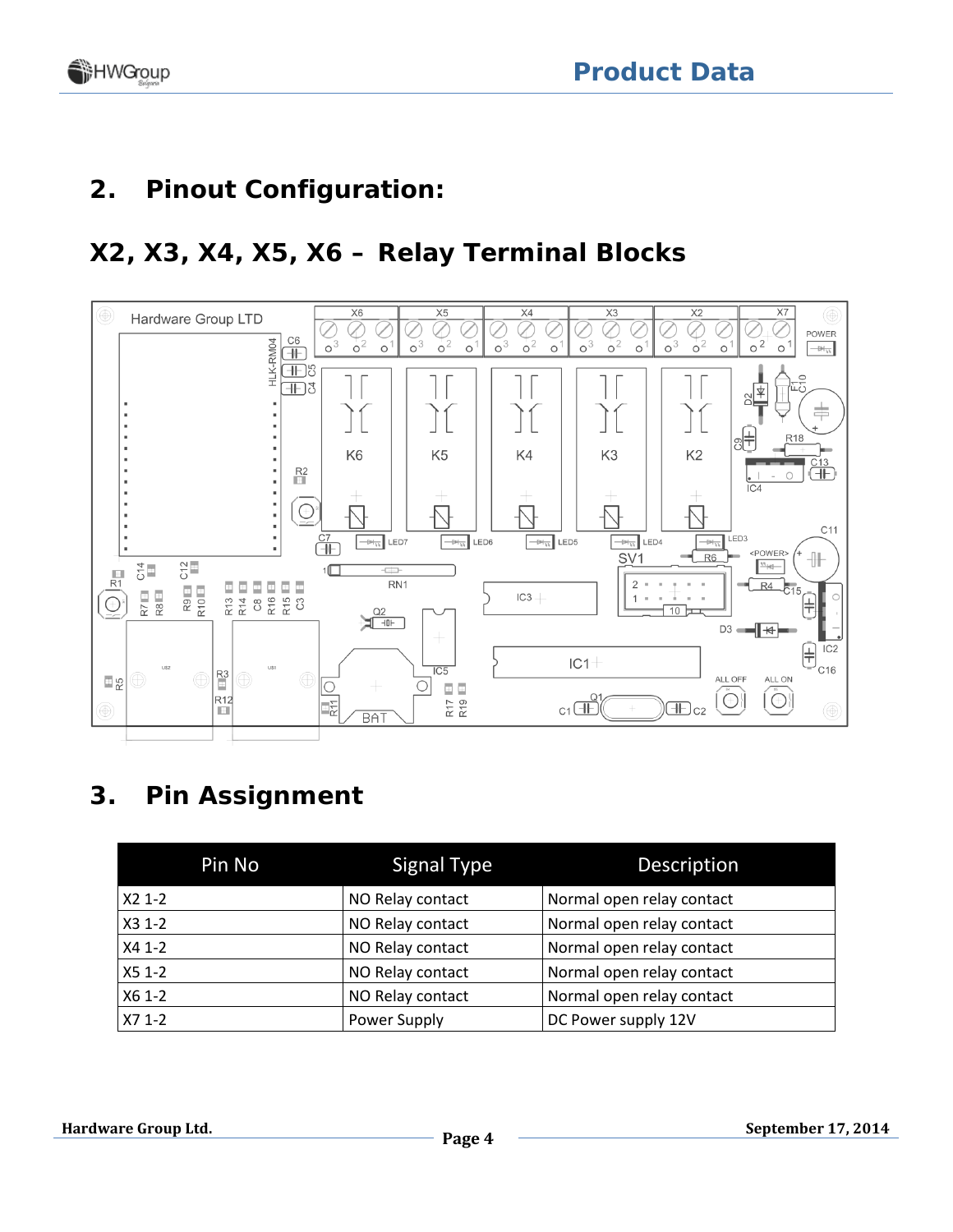# **4. Electrical Characteristics (WiFi Module)**

| Parameter                           | Min   | Max  |
|-------------------------------------|-------|------|
| Module supply voltage VCC           | 3.9V  | 5.5V |
| Module Voltage Output VO3.3 3.1V    |       | 3.5  |
| Module Voltage Output VO1.8   1.65V |       | 1.9  |
| <b>GPIO Voltage</b>                 | 3.1V  | 3.5V |
| Storage temperature                 | -40ºC | 95ºC |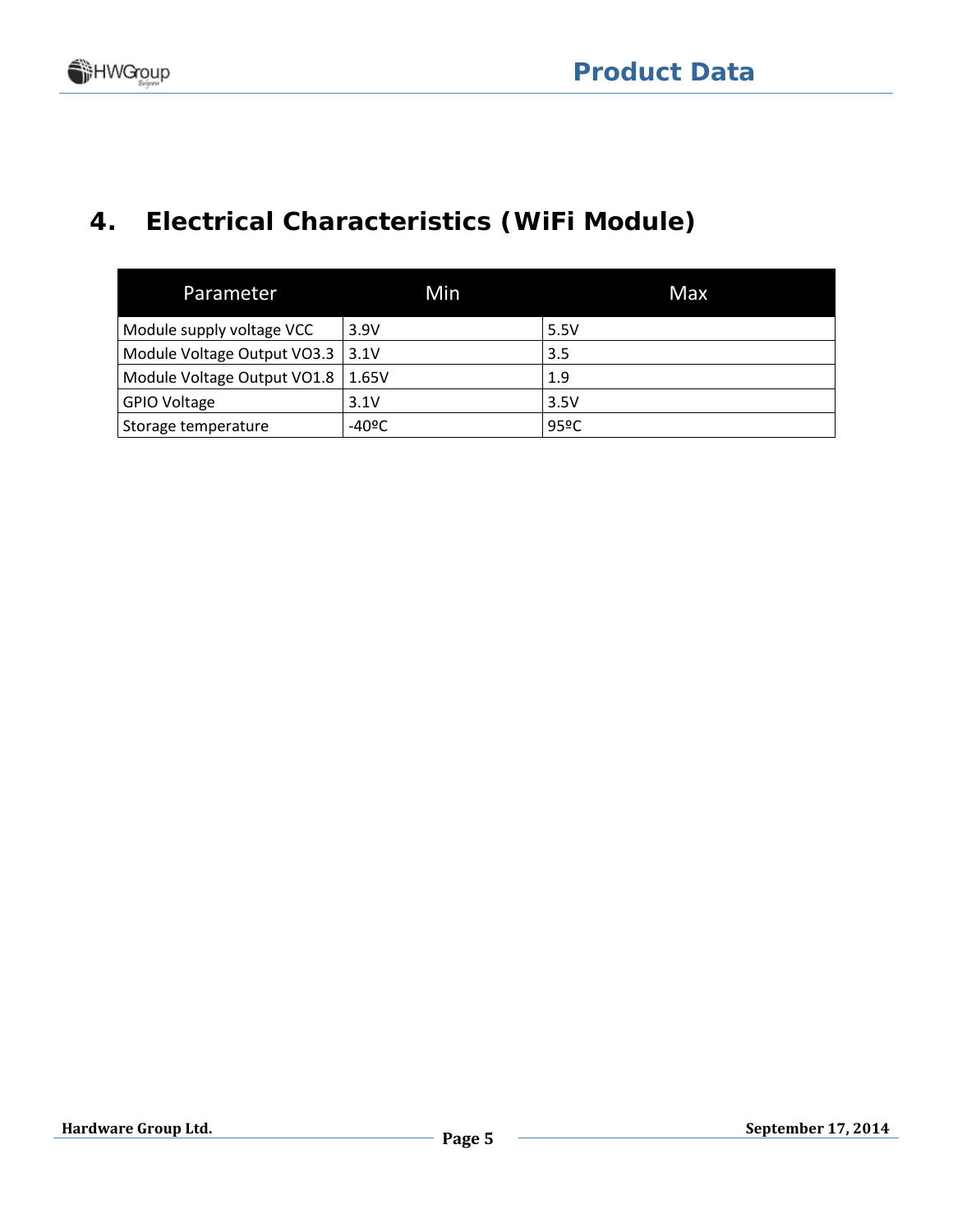

## **5. Outline Drawing**



## **Board dimensions:**

- **-** 136.56 x 76.18mm
- **-** X2, X3, X4, X5, X6 Relay Terminal Blocks
- **-** X7 Power Supply Terminal Block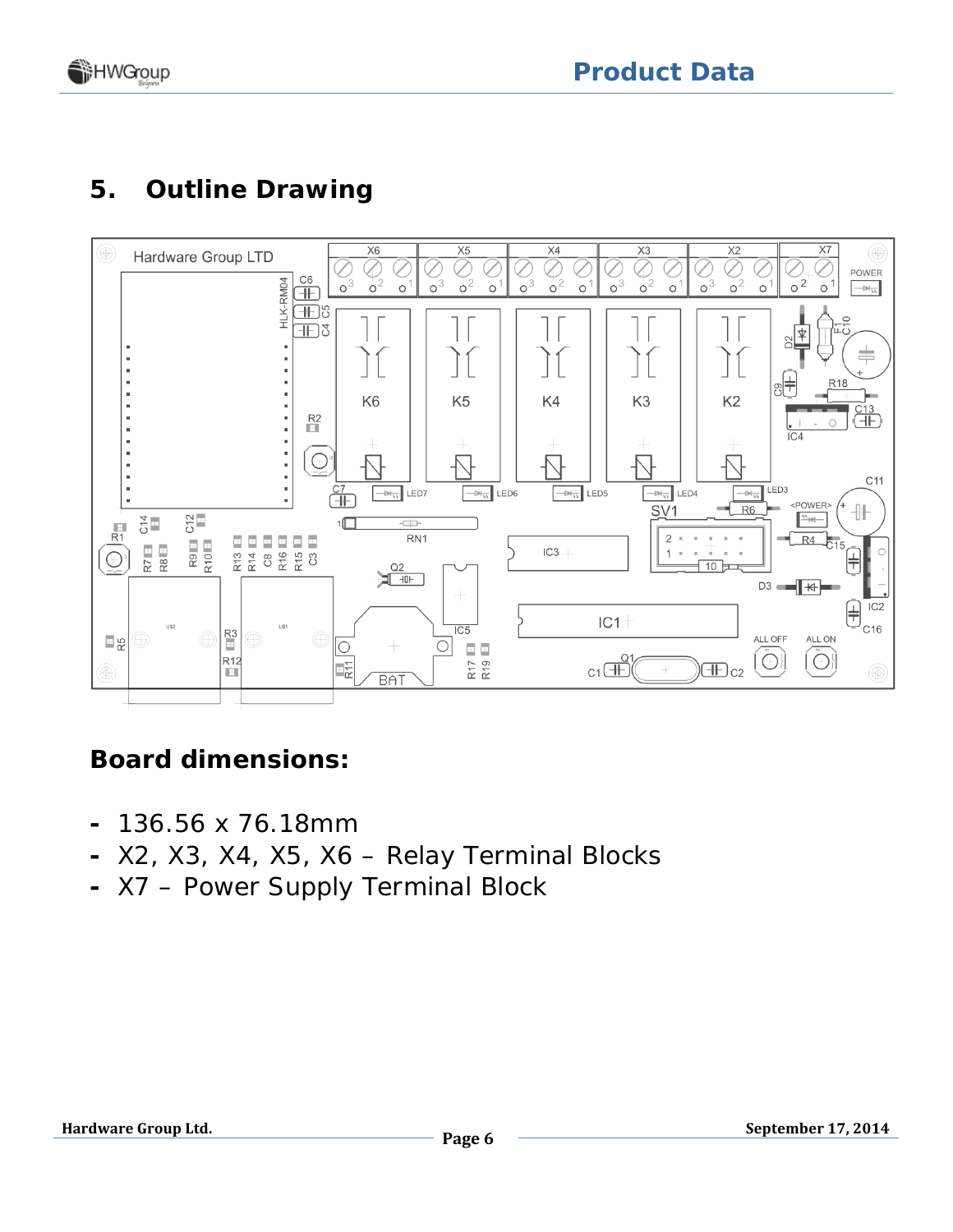

## **6. Typical Application Circuit**

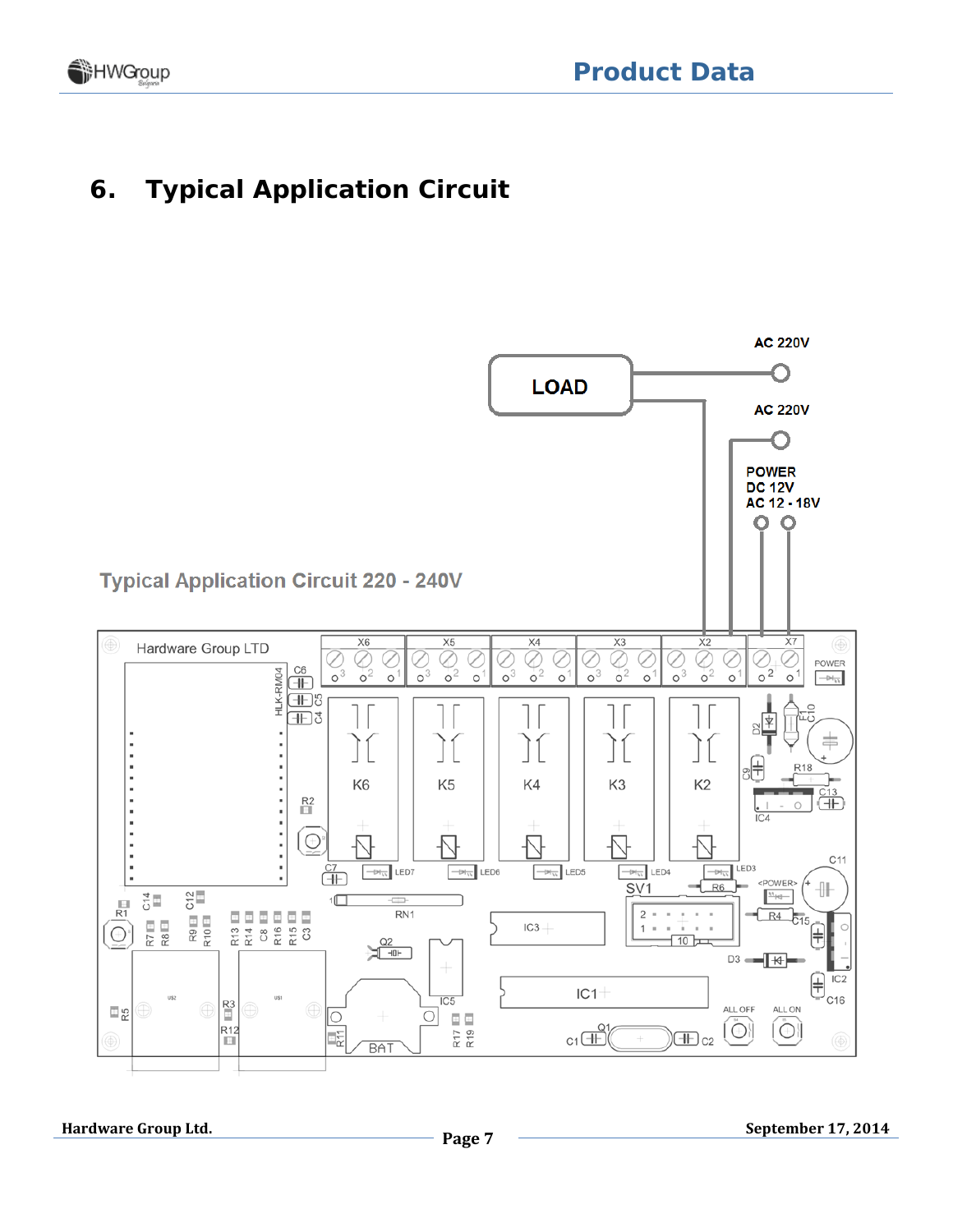# **7. Modbus Input Output List**

| <b>Modbus Coil Address</b>      | <b>Name</b>          | <b>Modbus Data Type</b>         |  |
|---------------------------------|----------------------|---------------------------------|--|
| 999                             | Relay 1              | Boolean true / false            |  |
| 1000                            | Relay 2              | Boolean true / false            |  |
| 1001                            | Relay 3              | Boolean true / false            |  |
| 1002                            | Relay 4              | Boolean true / false            |  |
| 1003                            | Relay 5              | Boolean true / false            |  |
| <b>Modbus Holding Registers</b> |                      |                                 |  |
|                                 |                      | 1 or 0 (1 Active 0              |  |
| 1999                            | Timer Active Relay 1 | inactive)                       |  |
|                                 |                      | 1 or 0 (1 Active 0              |  |
| 2000                            | Timer Active Relay 2 | inactive)                       |  |
|                                 |                      | 1 or 0 (1 Active 0              |  |
| 2001                            | Timer Active Relay 3 | inactive)                       |  |
| 2002                            | Timer Active Relay 4 | 1 or 0 (1 Active 0<br>inactive) |  |
|                                 |                      | 1 or 0 (1 Active 0              |  |
| 2003                            | Timer Active Relay 5 | inactive)                       |  |
| 2004                            | On Hour 1            | example 17                      |  |
| 2005                            | On Minute 1          | example 22                      |  |
| 2006                            | On Second 1          | example 30                      |  |
| 2007                            | On Hour 2            |                                 |  |
| 2008                            | On Minute 2          |                                 |  |
| 2009                            | On Second 2          |                                 |  |
| 2010                            | On Hour 3            |                                 |  |
| 2011                            | On Minute 3          |                                 |  |
| 2012                            | On Second 3          |                                 |  |
| 2013                            | On Hour 4            |                                 |  |
| 2014                            | On Minute 4          |                                 |  |
| 2015                            | On Second 4          |                                 |  |
| 2016                            | On Hour 5            |                                 |  |
| 2017                            | On Minute 5          |                                 |  |
| 2018                            | On Second 5          |                                 |  |
| 2019                            | Off Hour 1           | example 17                      |  |
| 2020                            | Off Minute 1         | example 22                      |  |
| 2021                            | Off Second 1         | example 30                      |  |

**Hardware Group Ltd. Page 8** September 17, 2014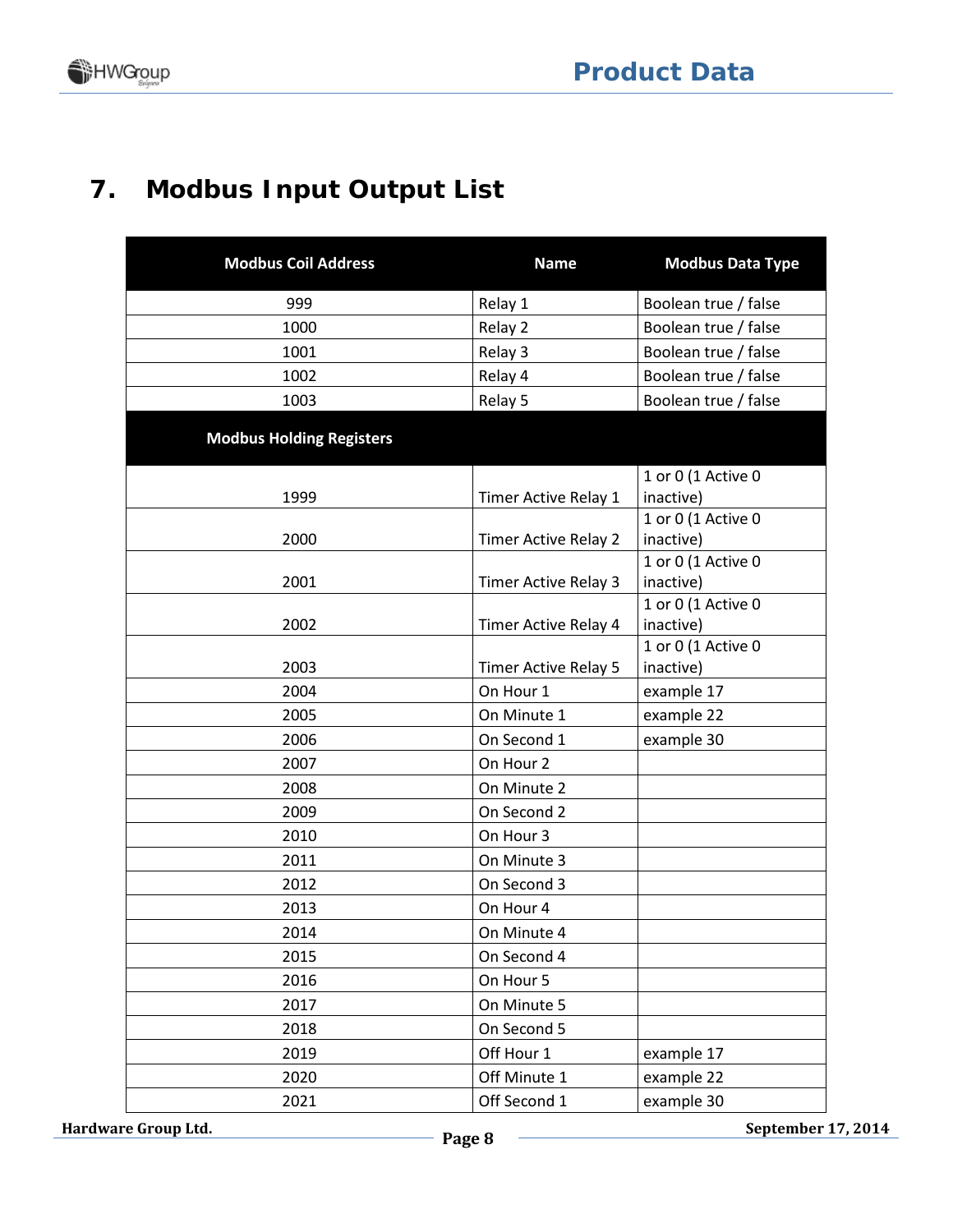| luct Data |  |
|-----------|--|
|           |  |

| 2022 | Off Hour 2          |                |
|------|---------------------|----------------|
| 2023 | Off Minute 2        |                |
| 2024 | Off Second 2        |                |
| 2025 | Off Hour 3          |                |
| 2026 | Off Minute 3        |                |
| 2027 | Off Second 3        |                |
| 2028 | off Hour 4          |                |
| 2029 | Off Minute 4        |                |
| 2030 | Off Second 4        |                |
| 2031 | Off Hour 5          |                |
| 2032 | Off Minute 5        |                |
| 2033 | Off Second 5        |                |
| 2034 | Day 1               | example 17     |
| 2035 | Month 1             | example 3      |
| 2036 | Year 1              | example 14     |
| 2037 | Day 2               |                |
| 2038 | Month 2             |                |
| 2039 | Year 2              |                |
| 2040 | Day 3               |                |
| 2041 | Month 3             |                |
| 2042 | Year 3              |                |
| 2043 | Day 4               |                |
| 2044 | Month 4             |                |
| 2045 | Year 4              |                |
| 2046 | Day 5               |                |
| 2047 | Month 5             |                |
| 2048 | Year 5              |                |
| 2049 | date1 active        | 1 true 0 false |
| 2050 | date2 active        | 1 true 0 false |
| 2051 | date3 active        | 1 true 0 false |
| 2052 | date4 active        | 1 true 0 false |
| 2053 | date5 active        | 1 true 0 false |
| 2054 | time setting hr     | sample 17      |
| 2055 | time setting min    | sample 22      |
| 2056 | time setting sec    | sample 45      |
| 2057 | day setting day     | 22             |
| 2058 | month setting month | 3              |
| 2059 | year setting year   | 14             |
| 2060 | current hr          |                |



**Hardware Group Ltd. Page 9 Constant Constrainer 17, 2014**